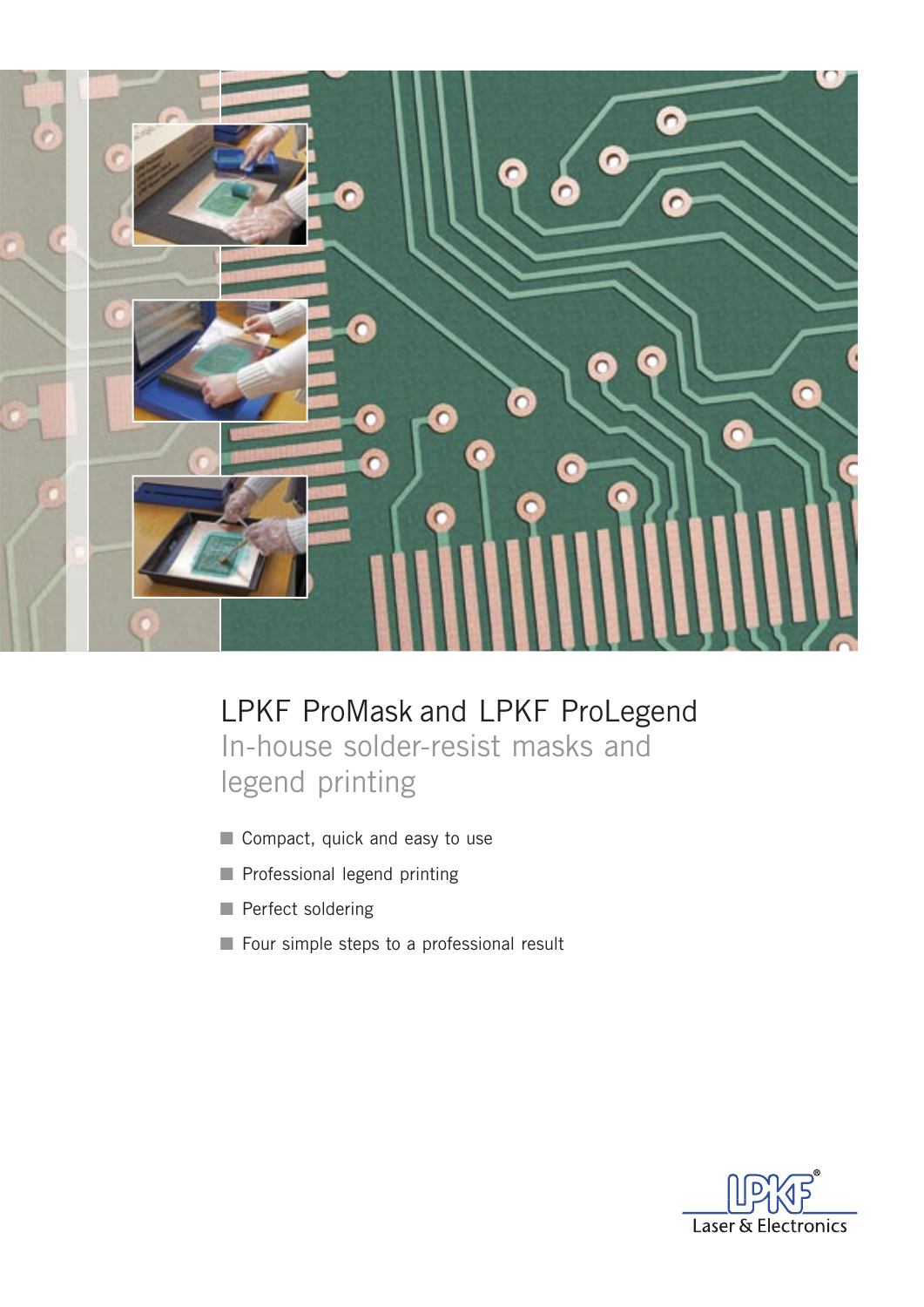# LPKF ProMask In-house production of solder-resist masks

### **The LPKF ProMask advantages:**

- $\blacksquare$  A quick, simple, cost effective solution
- Clean electrical insulation between tracks and components
- Optimal preparation for short free soldering
- Completely protects PCBs from environmental corrosion or oxidation



#### **Perfect results for in-house prototyping**

For many years now LPKF ProtoMat® circuit board plotters have provided Electronics designers with the ability to produce their own circuit boards in house, but these boards lacked the professional finish of a green solder mask which today, with SMT components, is essential for soldering safely. LPKF ProMask is the answer. This easy to use system will apply a professional solder resist mask to the already milled prototype circuit board. It is a quick and easy process even for people with no prior experience.

LPKF ProMask gives prototype PCB's the professional finish they deserve and enables the soldering of SMD or conventional components with no fear of short circuits.

In house PCB prototyping gets your designs to market faster by eliminating production delays and high costs that can occur with outside vendors. Plus all your data remains securely within your own facility.

# LPKF ProLegend Professional legend printing for circuit boards

#### **The LPKF ProLegend features:**

- Fast and cost-effective
- Doesn't wash off
- Lettering as small as 2 mm (0.08")
- $\blacksquare$  Easy to learn technique identical to LPKF ProMask



Screenprinted circuit board

Identical in process to the ProMask system, ProLegend is the final finishing touch to a professionally produced prototype PCB.

## **Perfect solution**

Most assembly requires screenprinted legends on circuit boards and prototypes are no exception. LPKF presents ProLegend, an easy-to-learn four-step legend printing system for prototype PCBs.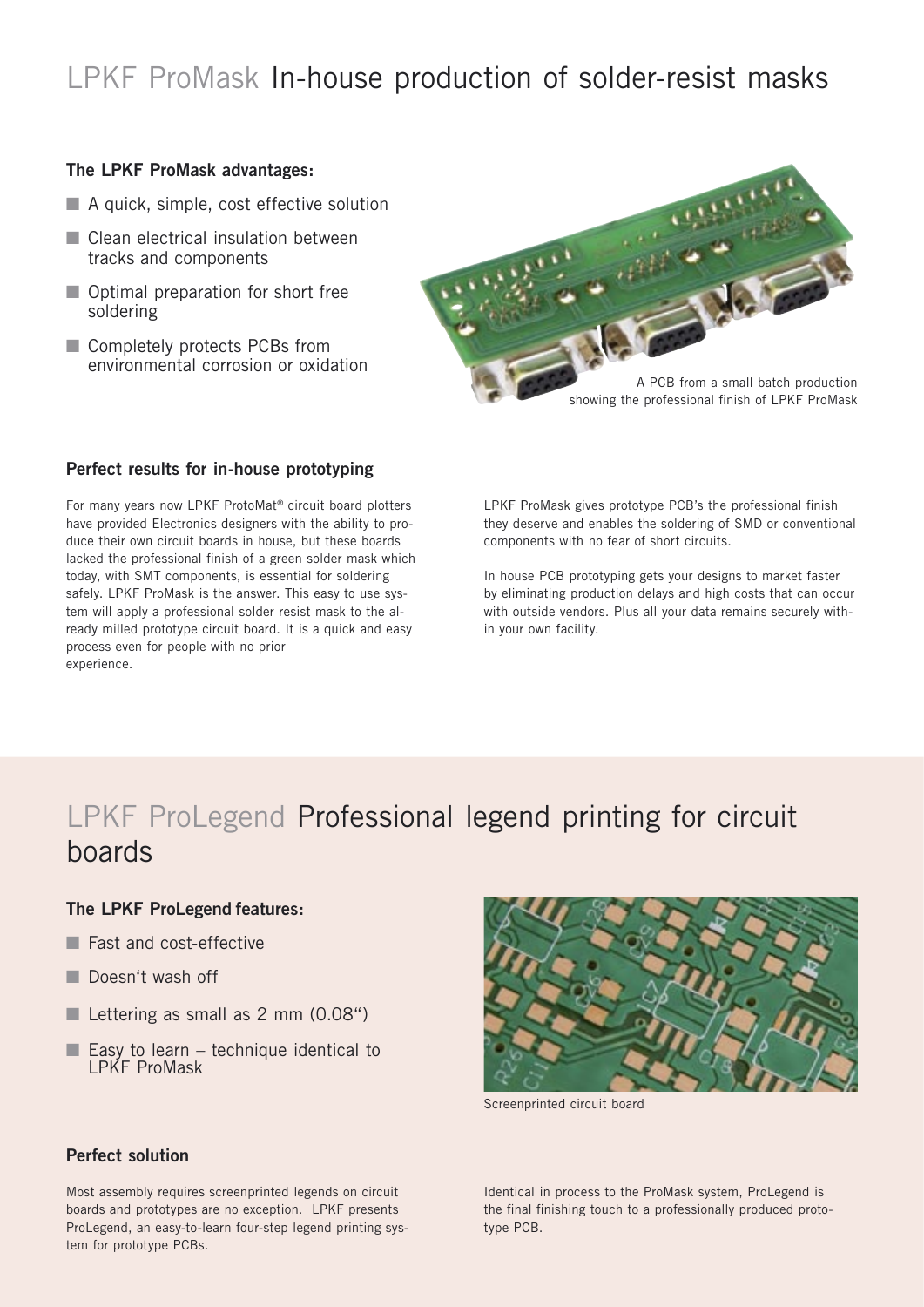## **Easy to use and environmentally friendly**

The LPKF ProMask and ProLegend both include all the necessary instructions, tools, and supplies. All consumables are premeasured and individually sealed.

All remnants from the ProMask and ProLegend processes are rendered environmentally harmless with an included Ph conditioning powder. Disposal is safe and simple.

#### **Apply the solder-resist mask in four simple steps**



## **Producing the artwork**

The artwork template is easily produced by printing it from LPKF CircuitCAM (version 5.1 or above) on a standard laser printer (for best results 600 or 1200 dpi).



Printing the solder mask artwork



#### **Applying the solder-resist lacquer**

The lacquer is simply mixed using the single portion packets of lacquer and hardener. It is then applied to the finished prototype PCB using a disposable roller. After application the PCB is pre-dried for 10 minutes in the hot-air oven.



#### **Exposing PCB with the artwork**

The PCB is placed in the image exposure unit and the artwork is placed over it using registration marks. The exposure unit is switched on for 30 seconds after which the board is removed and the artwork film pulled off.



#### **4 Developing and hardening the solder-resist mask**

 A bath of developer is prepared from the developer poder and hot water. The PCB is immersed in the bath and the non exposed resist is removed by gently brushing. The lacquer residue is rinsed off under flowing water, then the resist is hardened for 30 minutes in the hot-air oven after which the board can be cleaned with LPKF cleaner and rinsed with water.



Applying the solder-resist lacquer



Positioning the artwork



Developing the solder-resist mask



Pre-drying in a hot-air oven

 $661$ 日本語の時 **REALL** 20 cm



Activating the image exposer



Hardening in a hot-air oven